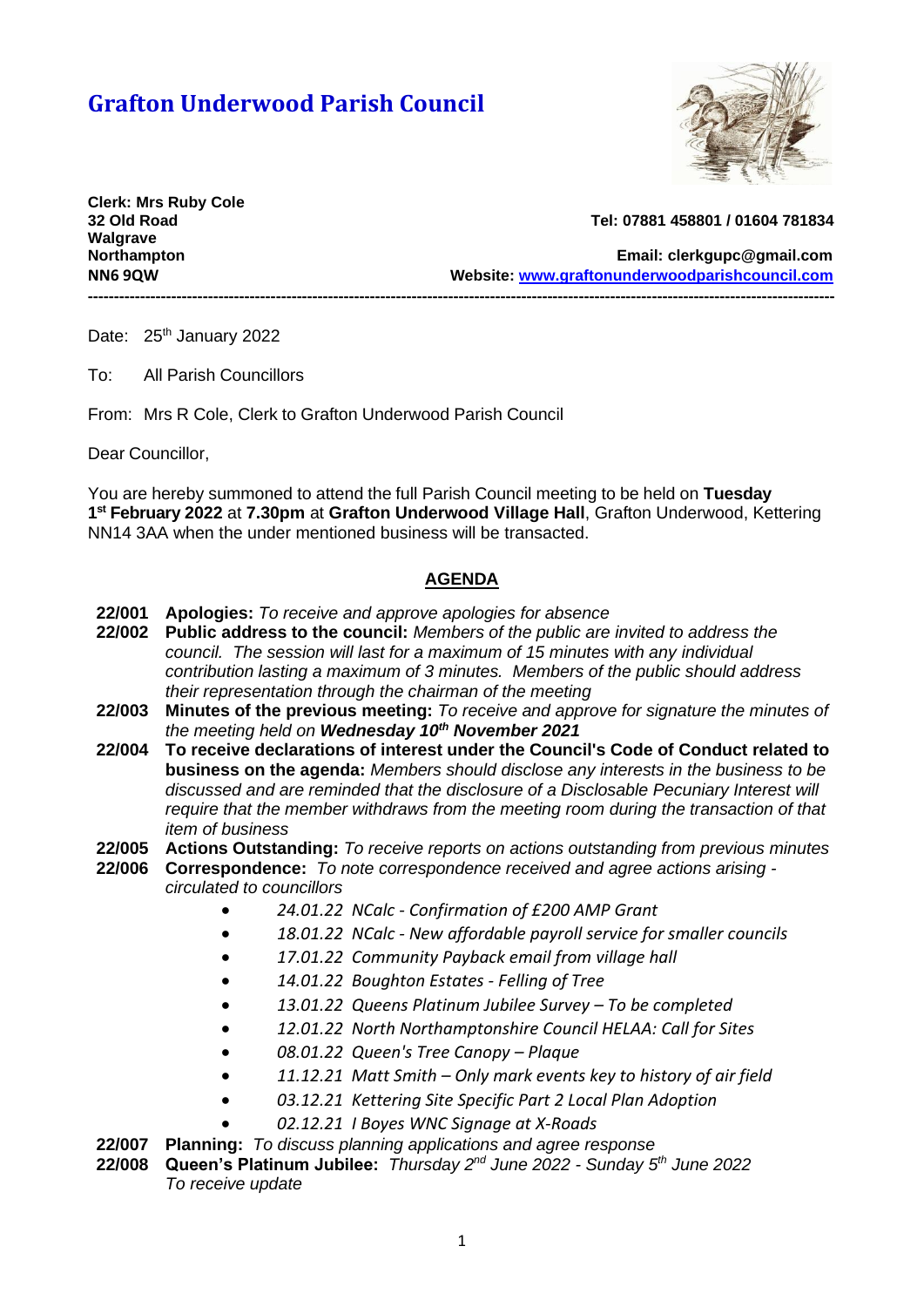- **22/009 Asset Mapping***: To engage with the Northants CALC Asset Mapping Project (AMP) and to appoint an AMP Working Group comprising the clerk and [2\*] councillors. NCalc have been awarded £280k of which over a third is to be dispersed to parish and town councils and parish meetings to engage with the AMP, including Grafton Underwood Parish Council. Details circulated to councillors 13/01/2022*
- **22/010 Flag-Pole:** *To ascertain ownership*
- **22/011 Solar Farm:** *To receive update on promised monies against this development*
- **22/012 Village Hall/Community Payback:** *To discuss the use of the hall amenities for Community Payback*
- **22/013 New Parishioners:** *To note any new parishioners*

## **Councillor & Warden Repots**

- **22/014 Police Liaison:** *To receive update*
- **22/015 Road Safety and Highways:** *To receive update*
- **22/016 Flooding/Brook:** *To receive update*
- **22/017 Tree Warden:** *To receive update*
- **20/018 Footpath Warden:** *To receive update*

## **Finance**

- **22/019 Pathfinder Grant:** *Clerk had sent councillors via email the expenditure for this. To note that the grant received of £3000 in 2019 has all been spent on flood related items*
- **22/020 Barclays Bank:** *To note that the bank account is now in order. Cheque signatories are Cllr Wildgoose, Cllr Sneddon & Clerk. Online bank authorisation - Cllr Sneddon & Clerk*
- **22/021 Clerk Admin:** *The accounts book and cashbook should always be held by the clerk. However, although they are both referred to in the minutes going back to 2011, there is nothing in the files – only minutes. Clerk requests that these be returned if possible, along with any historic paperwork*
- **22/022 Clerk Payment:** *To note approval via email for clerks salary to be paid by monthly standing order*
- **22/023 Payments:** *To note approval of payments made in December & January via email due to no meetings taking place. Total January payments £200.80. To approve and authorise bank payments below totalling £111.85. To note unpaid cheques 21/08/21 P Sneddon £81.60 and 10/11/21 Grafton Underwood Village Hall £75.00*

| Ref | Pavee | Description     | Date       | Method | Amount |
|-----|-------|-----------------|------------|--------|--------|
|     | Clerk | December Salary | 18/01/2022 | Direct | 100.40 |
|     | Clerk | January Salary  | 20/01/2022 | S/O    | 100.40 |

#### **Pre Agenda Approved Payments**

#### **Payments for Approval**

| Ref | Pavee        | Description                  | Date       | Method | Amount |
|-----|--------------|------------------------------|------------|--------|--------|
|     | Cllr Sneddon | Refreshments for Flood Works | 02/02/2022 | Direct | 11.45  |
|     | Clerk        | February Salary              | 20/02/2022 | S/O    | 100.40 |

- **22/024 To receive financial report and approve bank reconciliation:** *December circulated to councillors via email. Signature required.*
- **22/025 Audit for Year End Accounts:** *Clerk has approached NJ Searle to enquire if he would be willing to carry out the year end audit for us again as last year. He has responded and is happy to do so. Council to approve*
- **22/026 Future Payments:** *Unless a meeting is called between now and May, clerk requires approval from council to arrange for payment of the annual administration charges. These are likely to be Microsoft Renewal, Insurance, Auditor, Clerks Monthly Salary. ICO Membership, NCalc Membership*